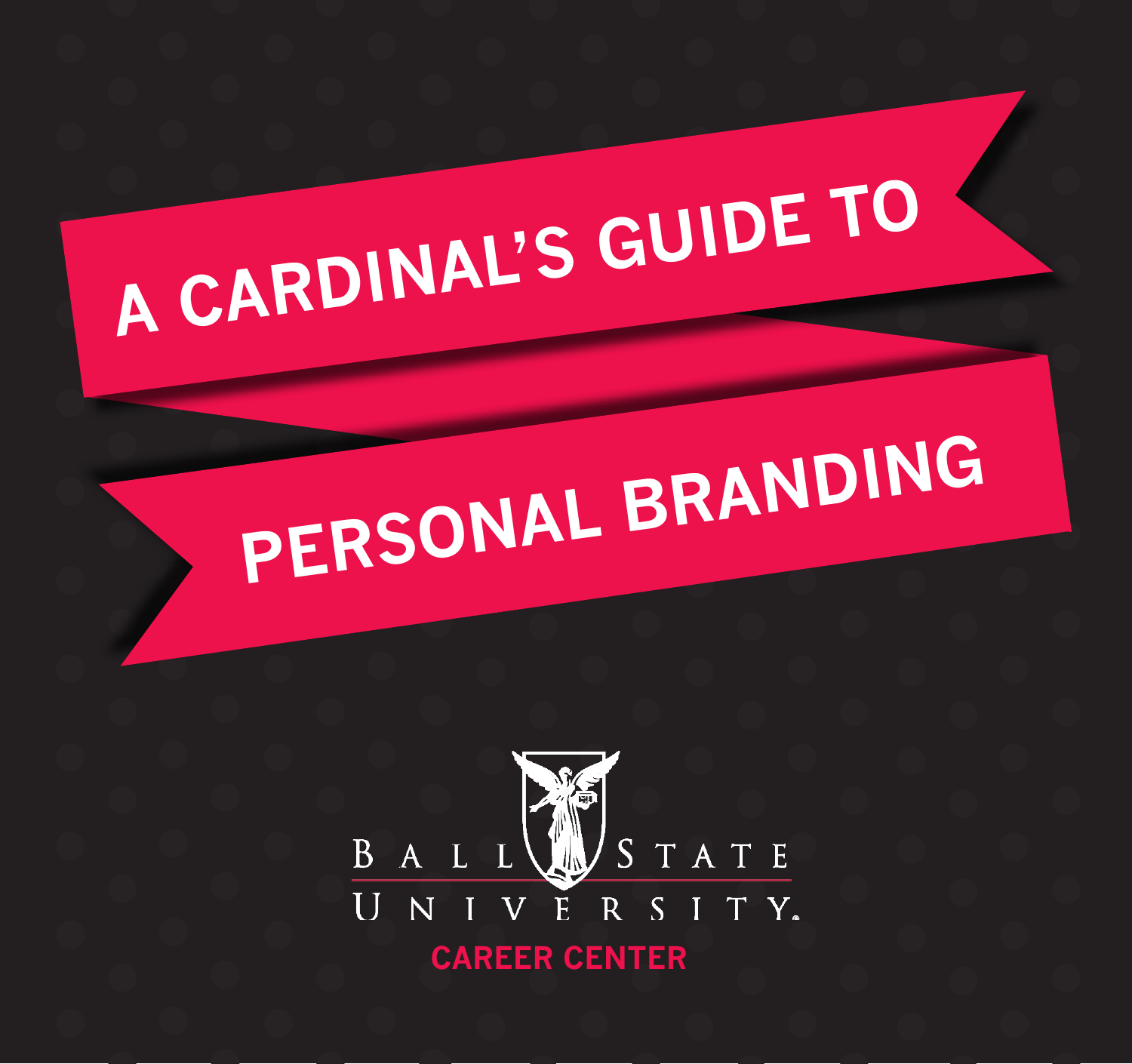# **WHAT IS PERSONAL BRANDING?**

# **WHY IS IT IMPORTANT?**

Think of some of your favorite brands: Nike, Apple, Coca-Cola... the list goes on. What makes these names memorable to you? Each brand has long-lasting elements that define the brand in your mind. For example, Apple is an innovator in the technology industry and Nike's "Just Do It" campaign will be remembered for ages. But what does this have to do with you, and how does it relate to personal branding? As a person, you have many unique qualities, interests, strengths, and weaknesses that have continued to build you into your own brand. Learning more about yourself in terms of your strengths and weaknesses can help you to firmly build your personal brand, leaving you more confident and established as you begin job or internship hunting.

**&**

## **TABLE OF CONTENTS**

|                                                                              | 3 |
|------------------------------------------------------------------------------|---|
| Cover Letters  3                                                             |   |
| Résumés  4                                                                   |   |
| Integrated Brand Promotion  5                                                |   |
| Professional Dinner Etiquette  5                                             |   |
| Interviews: What To (and Not                                                 |   |
| Interviews: To Do or Not To Do?                                              | 7 |
|                                                                              | ឧ |
| How Social Media Can Help You<br>Get A Job<br>Your Ongoing Personal Brand  9 | 8 |

#### ABOUT THIS GUIDE

Although you have much more depth than any brand, it may help if you imagine yourself as a product while reading this guide. The guide is written in the form of an integrated marketing and advertising campaign. By completing the steps from start to finish, you will build your personal brand. First you will build your brand after analyzing your strengths, weaknesses and how others currently perceive you. Then, you will establish this personal brand through creative elements and build upon it through branding activities and social media. If you have already started the personal branding process, use the Table of Contents to the left to select pages that will be most valuable to you. Information about helpful tools offered at the Ball State University Career Center is featured at the bottom of each page.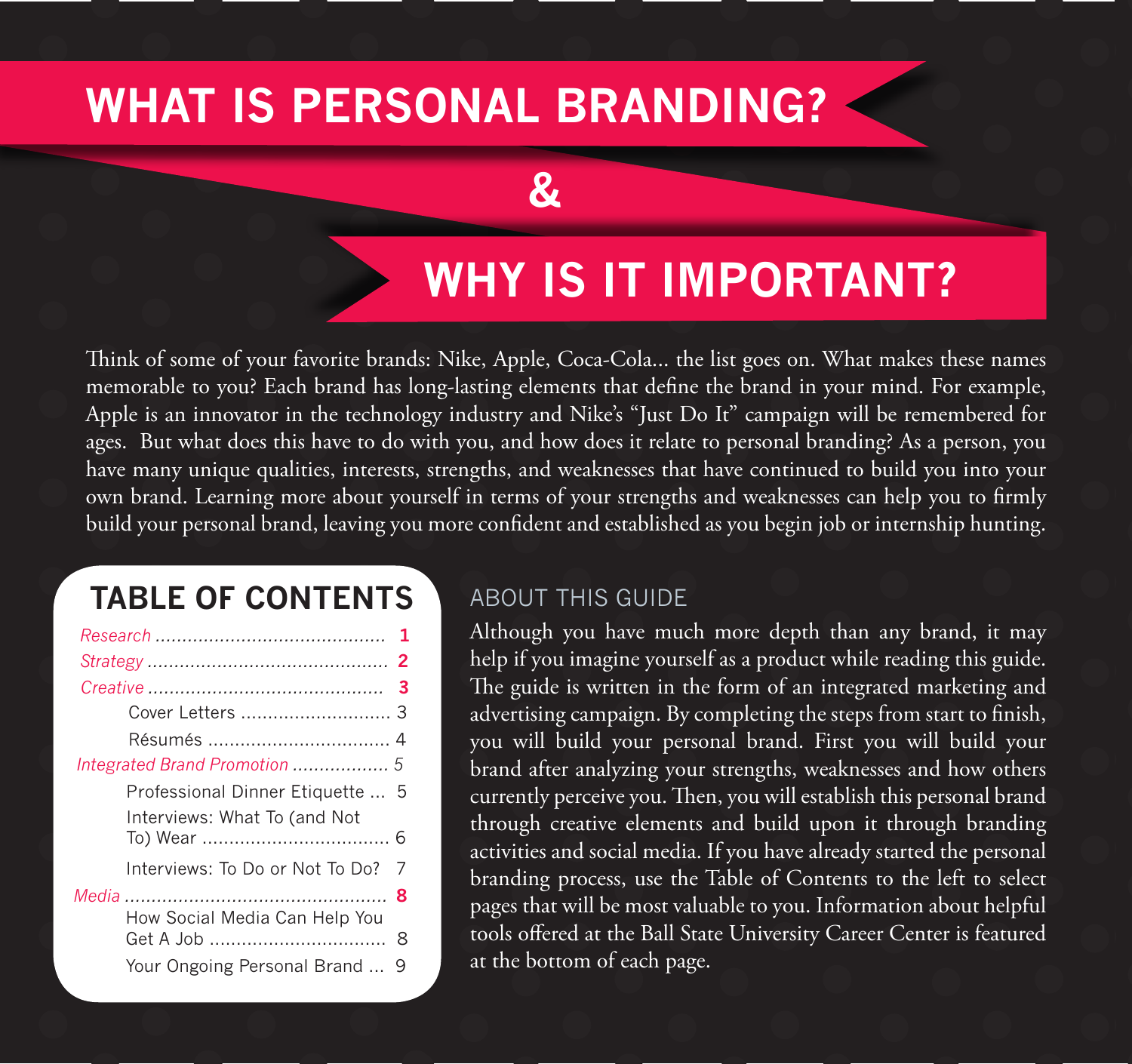# **RESEARCH**

You probably have heard stories about yourself from when you were a child -- that you were the star of the show, a bossy sibling, or always saw the best in everyone. Even during childhood, our personal brands develop as we form our personalities. As we get older, we extend our network outside of our family - friends, neighbors, teachers, classmates, professional contacts, colleagues, and advisors - and with each person, we make a first impression. Personal branding aims to prevent that first impression from being anything negative, maintaining a consistent image whether on paper, in person, or online.

*External Analysis* The following pages of this book outline ways to build and improve your personal brand, but first you must assess what your brand currently is. Understanding what people already think of you is a good place to start. These two tactics reach out to your network to discover brand qualities.

*Search Engines* Search your name on Google, Yahoo, or Bing and see what comes up. If you have a common name, there could be many results before you find anything about yourself. If you have a rare name, details about you should be among the top results. Regardless, you always want the information that comes up to be positive, and should take action to reform your personal brand if it is not.

*3600Reach* By making a free 15-day account on this website, you can send out a survey to people in your email address book, LinkedIn connections, and Facebook friends. Respondents will weigh your strengths, weaknesses, and skills. Before sending out invitations, you will fill out the survey about yourself, allowing you to compare yourself to the respondents' answers. For more information, visit *reachcc.com*

*Internal Analysis* You also should analyze yourself. These two tactics allow you to better understand how your personality affects your strengths and weaknesses. Ultimately, you will decide what attitude and characteristics your brand will feature, but comparing yourself internally and externally will help you create one unified brand personality. **2**

*Myers-Briggs Personality Test* The MBTI Test from the Myers-Briggs Foundation helps participants to better understand their personality type. Creating 16 personality types, there are four categories that respondents are asked about: extroversion versus introversion, sensing versus intuition, thinking versus feeling, and judging versus perceiving. After having established a personality type, the website provides additional resources on how to apply it to everyday life. *http://www.myersbriggs.org* has more information.

*Career Center Tools* The Career Center offers QUEST, TypeFocus, and Sigi3 to help students discover their interests, set career goals, and discover their personality types. TypeFocus most closely relates to personal branding, as it evaluates your interests and personality traits. QUEST and Sigi3 are better for those just beginning their career selection and personal branding. However, all of these tools are helpful for personal branding and self-reflection. Visit *bsu.edu/careers* for more information.

**1**

**CAREER** 1 **CAREER** 1 **CAREER** 1 **CAREER** 1 **CAREER** 1 **CAREER** 1 **CAREER** 1 **CAREER** 1 **CAREER** 1 **CAREER** 1 **CALC CAREER** 1 **CALC CAREER** 1 **CALC CAREER** 1 **CALC CAREER** 1 **CALC CAREER** 1 **CALC CALC CALC** The Career Lab, located in Lucina Hall Room 220, has a variety of resources to help you regardless of how far along you are in the development of your personal brand. Choosing your major? Try QUEST online or informational career planning books in the Career Lab's library. Want some personalized attention on a specific career question? Schedule a formal appointment with an advisor, or come on in - walkins are always welcome.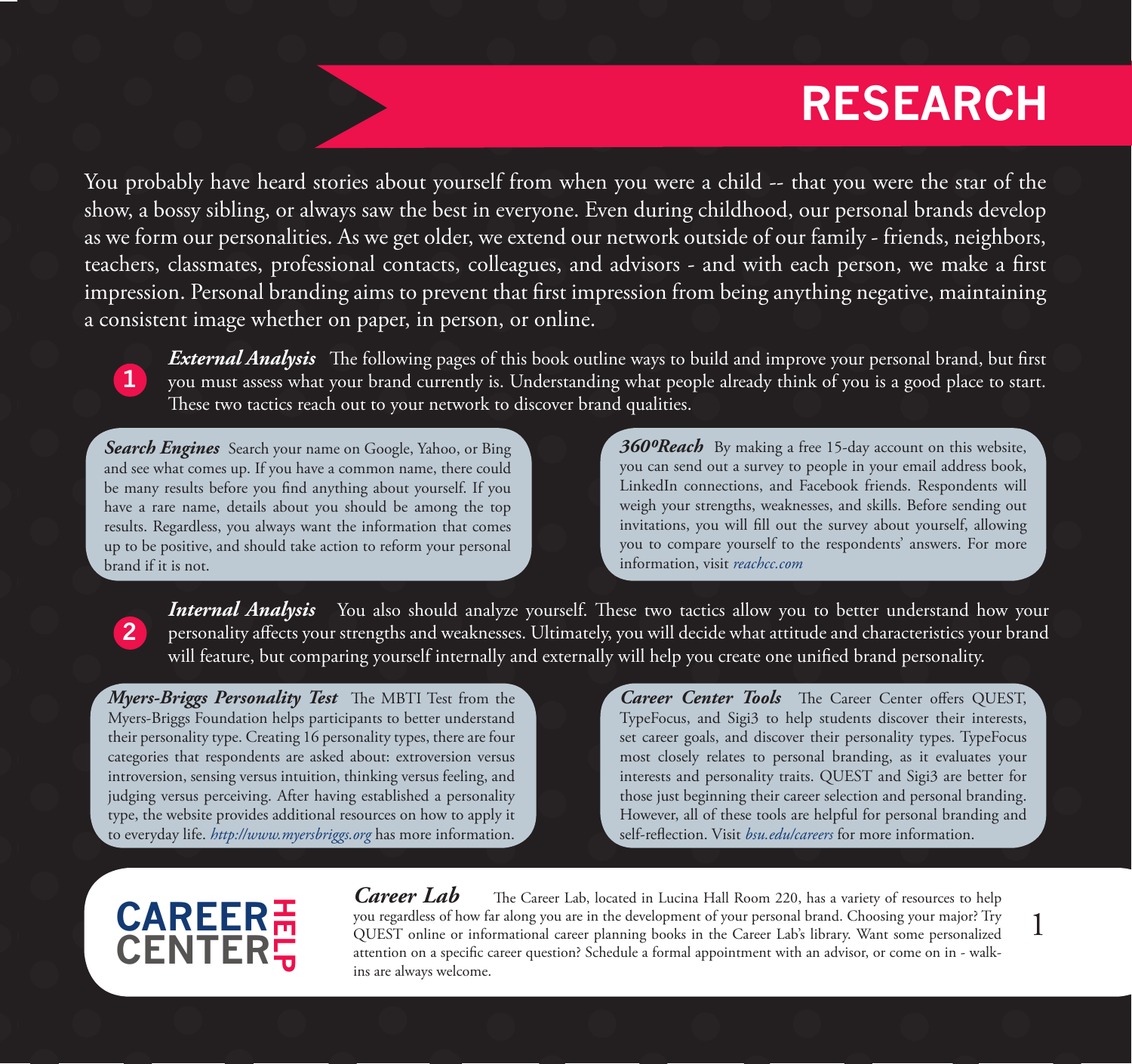# **STRATEGY**

Now that you have researched your existing personal brand and have begun to analyze your personality traits, it is time to build the strategy for your revived personal brand. This personal brand should be reflected consistently in all other branding tactics - your résumé, cover letters, online presence, and live interactions.

#### **STRENGTHS WEAKNESSES**

|                      | Skills                                        | Criticisms                                    |
|----------------------|-----------------------------------------------|-----------------------------------------------|
|                      | Experience                                    | Negative personality                          |
|                      | Accomplishments                               | traits                                        |
|                      | Interests/Passions                            | Areas in need of                              |
|                      | Drivers                                       | improvement                                   |
|                      | Expertise areas                               | Things that are                               |
|                      | Positive personality<br>traits                | challenging to you                            |
| <b>OPPORTUNITIES</b> |                                               |                                               |
|                      |                                               | <b>THREATS</b>                                |
|                      |                                               |                                               |
|                      | Industry trends                               | Competitors' strengths                        |
|                      | Economic changes<br><b>Business forecasts</b> | Financial hardships<br>Obstacles              |
|                      |                                               |                                               |
|                      | Unsatisfied company<br>needs                  | Industry trends                               |
|                      | Resources or                                  | Economic changes<br><b>Business forecasts</b> |
|                      | circumstances to                              |                                               |

## *SWOT Analysis* **1**

SWOT Analyses help marketers to evaluate a brand's strengths, weaknesses, opportunities, and threats in a competitive environment. This tool will help you to evaluate yourself, clueing you into not just what you are good at, but also what you can improve about yourself and what opportunities are available for you to grow as a brand and person. Lastly, you will consider things that prevent you or could hinder you in the future from taking steps to develop your personal brand. A deep analysis will help you leverage your strengths to take advantage of new opportunities.

**3 Positioning** The key to branding yourself is to combine all what people currently **4** *Elevator Pitch* Suppose you are think of you, what you want people to think of you, and how this compares to your competitors. To find your position in the job market, you must ask yourself: "What skills, values, and qualities do I bring to the table that other job applicants do not have?" Your positioning statement should include your target market, the role of your brand in the industry market, your brand's benefits, and why people should believe in your brand. The more specific you can make your positioning statement, the more you will attract interest.

#### **2** *Unique Selling Proposition*

When there are twenty to two hundred résumés waiting to be reviewed for a position, how can you make yours stand out among the rest? Many young professionals believe that they must be able to reach a broad audience of potential employers to get a job, yet the key is finding a specific area of interest and expertise to differentiate your brand. Each brand should have a Unique Selling Proposition (USP), that makes a clear statement about the brand's distinct characteristics and promise. All of the branding elements outlined in this guide should use your USP to define and sell your brand in a way that resonates with your target audience.

given thirty seconds on an elevator to introduce yourself to someone. An elevator pitch is a combination of your mannerisms and description of yourself that demonstrate your personal brand. Having an elevator pitch will help at networking events and job fairs.

#### **CAREER** CAREER퓨<br>CENTER<del>디</del> 2

*Professional Development Programs* It is important that you understand the importance of professionalism in the workplace as you begin to establish your personal brand. Workshops hosted by the Career Center focus on topics such as conflict management, career mapping, and workplace diversity. To get a schedule of topics for each semester, visit *www.bsu.edu/careers*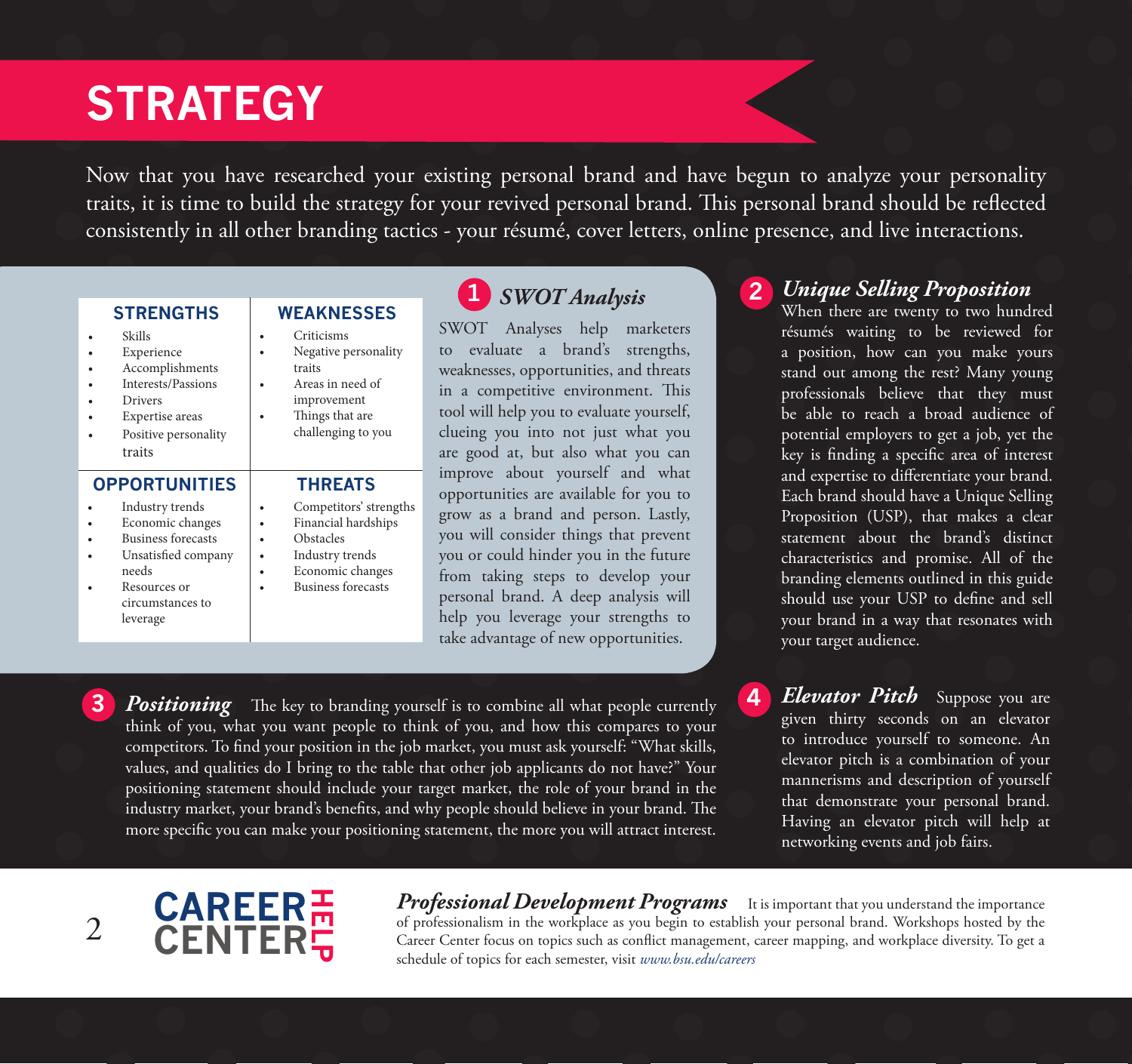# **CREATIVE**

## COVER LETTERS

Cover letters act as the first impression of your personal brand to a job recruiter or human resources employee, so it is important to make it a good first impression. Make sure to customize each letter to the specific employer.

*Header* The header should include your address, phone number, and email address, and should be similar to the one used on your résumé.

*Heading and Date* This section should include your current address, the date, and the address of the person to whom you are sending the cover letter. Make sure to include the person's full name, if known, and his or her title.

**Salutation** Try to include a specific name, but if you cannot, include the department's current name. In this case, "Director of (Department Name)" or "Dear Employer" are appropriate. Stay away from generic salutations such as "To Whom It May Concern."

**Body** The first paragraph of your letter should address why you are writing, for which position you are applying, and when/how you learned of the job. To differentiate your cover letter from others, doing this in an attention-getter format can help, as long as it is still professional. The second paragraph should outline why you are interested and qualified for the job, and highlight some important achievements and relevant experience. Do not summarize your résumé. The final paragraph should thank the reader for his or her time, set specific plans to follow up, and refer the reader to your attached résumé for more information.

*Close and Signature* Your salutation should be professional, and "Sincerely" is most commonly used. A handwritten signature, and your typed name underneath should be included.

*Enclosures* This refers to the enclosed résumé, and should state the number of enclosures if multiple documents are attached.

#### C**C Charlie Cardinal**

Permanent Address: 123 Cardinal's Nest Blvd. Indianapolis, IN 46234 317-777-7777

Temporary Address: Park Hall P.O. Box 189 Muncie, IN 47306 ccardinal@bsu.edu

3



Dear Mr. Benjamin Pruis,

As a child, my parents took me to the zoo regularly each summer, fostering in me a love for animals that has been growing ever since. I particularly took an interest in birds, and spent last summer on a study abroad trip in Costa Rica learning more about the animals and various species of birds native to the region. This summer, I hope to expand on that knowledge through an internship with the Indianapolis Zoo in the Ornithology department, and it is for this reason that I am sending you my cover letter and résumé.

As I prepare to graduate from Ball State University in May, I understand the importance of continuous learning in the field of Zoology. For the past two years, I have worked under a senior faculty member,<br>studying the patterns and causations of bird migration in the Midwest region. Our studies were published in the U.S. Fish and Wildlife Service Migratory Bird Program publication, and won an award for<br>distinguished research. The Indianapolis Zoo is among the largest zoos in the Midwest and would provide<br>me with an experience t unique college experience that makes me a strong candidate for this position and will allow me to continue learning outside of the classroom, regardless of the location and staff with whom I am working.

Attached you will find more specific information about me on my résumé, which sum my other qualifications for the position. I hope that you will review it thoroughly and contact me for a personal interview. The best way to reach me is through my phone number at 317-777-7777 or through email at ccardinal@bsu.edu. I will follow up on this internship application during the week of April 1 if I do not hear from you before then. I appreciate your time and consideration for the summer Ornithology Department Intern position, and look forward to hearing back from you.

Sincerely, Charlie Cardinal *Charlie Cardinal*

Enclosure



Cardinal Career Link If you are still struggling with perfecting your résumé or want to make it digitally available, try using the Résumé Builder feature on Cardinal Career Link. Using your Ball State username and password, you can create a profile that is available to prospective employers, access job boards, schedule advising appointments, and much more.

 $\overline{\phantom{0}}$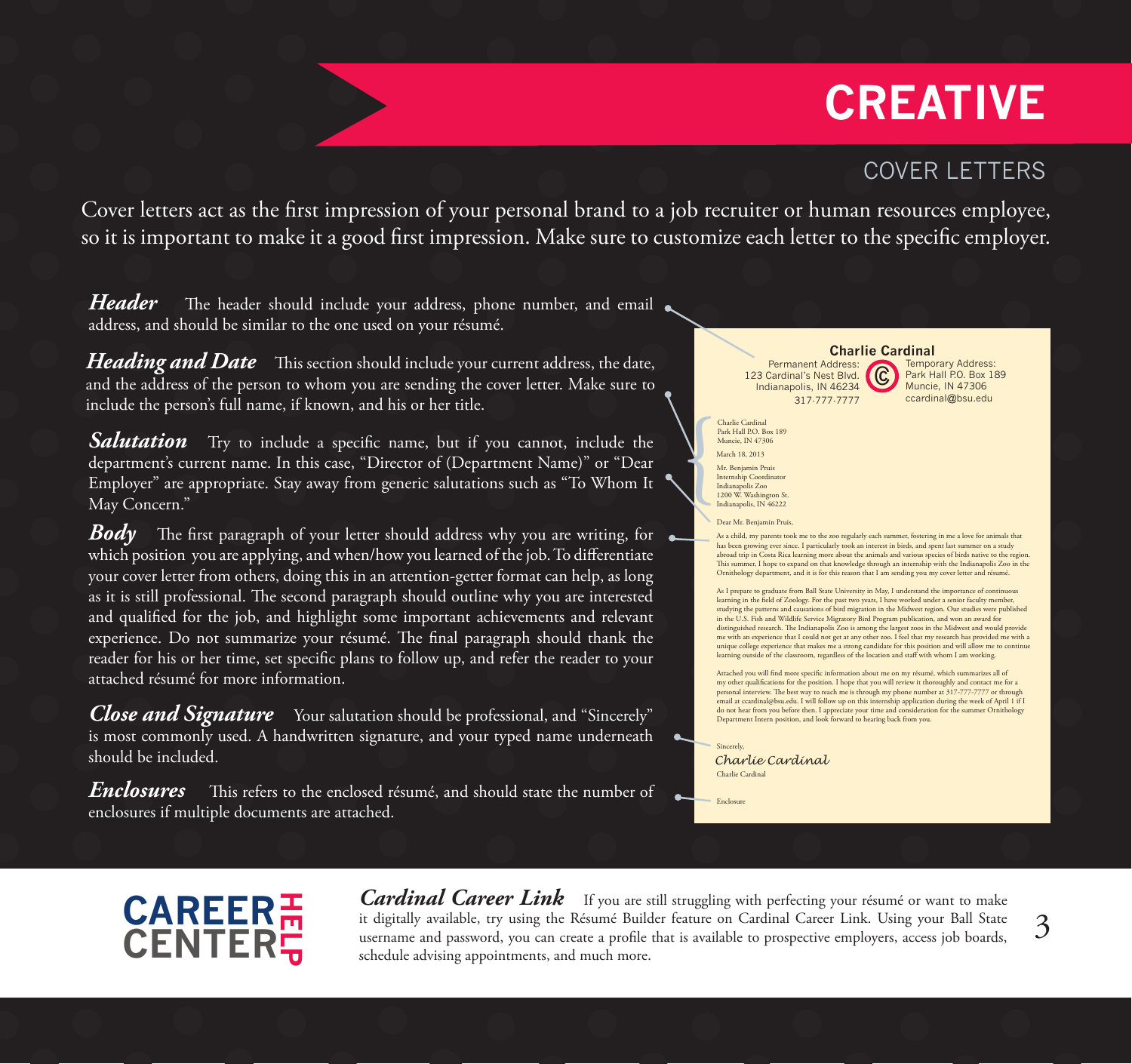# **CREATIVE**

## RÉSUMÉS

Most employers review a résumé for less than ten seconds before making a judgment, so it is important that your résumé shows your brand, is descriptive, and is free from spelling errors.

÷

#### **Charlie Cardinal**

C **C**

Temporary Address: Park Hall P.O. Box 189 Muncie, IN 47306 ccardinal@bsu.edu

Permanent Address: 123 Cardinal's Nest Blvd. Indianapolis, IN 46234 317-777-7777

#### **Education**

*Bachelor of Science Ball State University, Muncie, Ind.* Major: Biology, with a Zoology option GPA: 3.42/4.0 Honors College

#### **Career Experience**

*Undergrad Assistant, Ball State, Muncie, Ind.; August 2011-present*

- Researching wild Midwestern bird migratory patterns and their relationship to environmental changes under senior faculty member
- Published article in the U.S. Fish and Wildlife Migratory Service Bird Program publication in July 2012
- *Study Abroad participant, Ball State Biology Department, Costa Rica; June-July 2012* Conducted research with a team of ten students and two faculty advisors on various species native to Costa Rica
- Developed and published a brochure on how to identify species to receive Honors College course credit

#### **Work & Volunteer Experience**

- *Chairman of School Spirit, Charlie's Crew, Ball State, Muncie, Ind.; August 2010-present*
- Sponsor Charlie's Crew events before and during athletic games
- • Represent Ball State University as school mascot at all athletic events and games
- *Volunteer, Animal Rescue Fund (ARF), Muncie, Ind.; August 2009-May 2010*
- Volunteered four hours weekly to caring for and cleaning up living spaces for orphaned and homeless cars and dogs

#### **Awards & Honors**

- *• Presidential Scholarship, Ball State University, August 2009-present*
- *• College of Sciences and Humanities Dean's List, 6 of 8 semesters*
- *Distinguished Student Researcher, U.S. Fish and Migratory Service Bird Program, December 2012*

#### **Skills**

- Experimental Research
- Teamwork
- Data Analysis
	- Observation
- • Vegetation and Wildlife Studies Writing Research Reports
- Crtiical Thinking
- Active, hands-on learning

*Heading* Your résumé's heading should include your name, address, phone number, email address, and logo (if you have one). Make sure to indicate temporary and permanent addresses. Email addresses should be professional, most commonly your name. Résumés are typically one page long, but differ according to industry.

**GPA** Include your GPA only if it is higher than a 3.0.

Subheads Under each main heading you should include your position title, the organization or company, city, state, and dates that you are involved. If you are still working there or involved, use "present" as your end date. Full addresses and phone numbers are unnecessary.

**Phrasing** Strong action verbs describe activities and responsibilities you performed at each position. Use present tense verbs for positions that you hold presently, and past tense verbs for positions and accomplishments from the past.

*Classwork* Relevant classwork experience and projects should be showcased on your résumé. Relevant classes should only include descriptive class titles, not course numbers.

*Numbers* To make your résumé really stand out, quantify as much as possible. Whether this includes a budget for the project, how many people you managed or were in the group, or how much time you spent working on the activity, these numbers can be impressive when used effectively.

**Skills** This section may be good to include if you do not have a lot of other experiences to include. Skills should be relative to the job you are applying for, and should not include skills that are expected. For example, most jobs expect applicants know how to use a PC, so it is not a special skill.



*Résumé Critiques* After using the tips above, bring your résumé in to be reviewed by an advisor at the Career Center by signing up for an appointment through Cardinal Career Link. Their expertise in job hunting and résumés can help you take a good résumé, add some power words, and make that résumé stand out from your competition's résumés.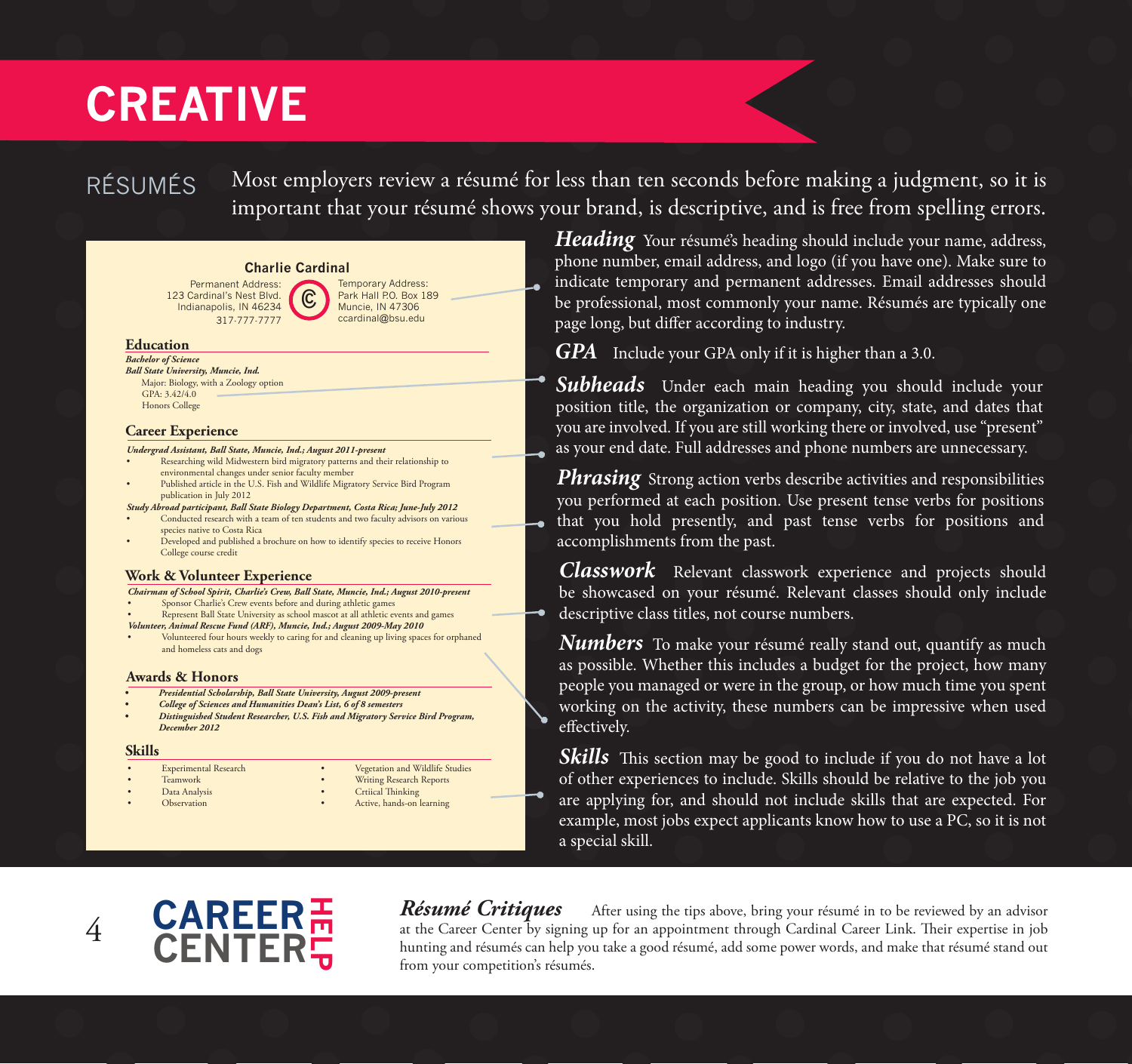# **INTEGRATED BRAND PROMOTION**

## PROFESSIONAL DINNER ETIQUETTE

Confused about which fork to use? Generally, it is safe to start

Once you have picked up a utensil, it should not go back on the table. Silverware also should not be left in bowls, as this can cause spills. Place you knife across the top of your plate, and when finished eating, flip your knife upside down to tell the

In formal settings, your drink will always be to your right and your bread will always be to your left. To remember this, place your index fingers on your thumbs to make a lowercase "b" on

When eating bread, take a small section of the butter and leave it on your bread plate. Tear small bites of your bread individually, buttering each piece separately. The butter knife

Networking or interviewing can be hard to do while eating. Cut your food into small, bite-size pieces to make chewing easier. If you need to take a break from speaking to eat a little, ask the

with the outmost utensils and work your way in.

your left hand and "d" on your right hand.

should rest on your plate when not being used.

server to take your plate.

other person a question.

Whether networking, interviewing for a position, or meeting with a client on the job, is it important to express proper business etiquette in order to maintain your personal brand and create a positive lasting impression. Below are some easy, helpful tips to get you started.



*What do I do if...*

*... the other person orders an alcoholic drink?* Even if the other person orders an alcoholic drink, it is best not to do so. The person may be testing you, and even a little bit of alcohol can get your guard down too far for a professional setting. *... something gets caught in my teeth?* If a piece of food gets caught in your teeth, try to indiscreetly use your tongue to loosen it, and politely excuse yourself to the restroom if you cannot do so in an unnoticeable manner.

*... I ate something that should not be eaten?* If you get a piece of gristle in your mouth, wipe your mouth and discreetly leave it in your napkin. Such food pieces should not be visible to other table guests.



*Etiquette Dinners* If you're still curious which direction to pass your food at a formal dinner setting or have more "What If?" questions, consider attending an etiquette dinner hosted by the Career Center. For only \$10 you will not only receive a three-course meal but also training on proper dinner habits. Call or email the Career Center to obtain a semester schedule and register for an etiquette dinner that fits your schedule.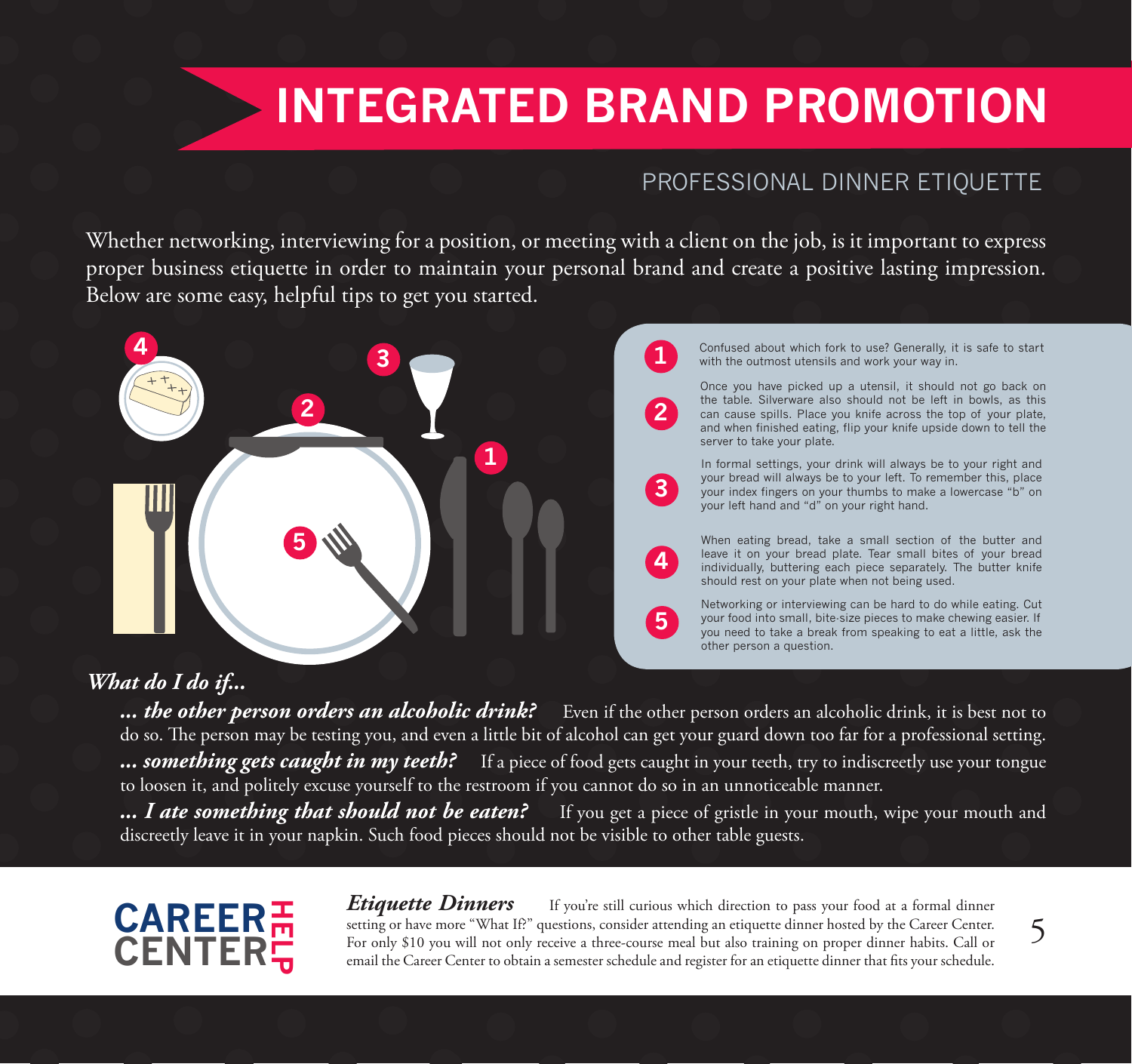# **INTEGRATED BRAND PROMOTION**

## INTERVIEWS: WHAT TO (AND NOT TO) WEAR

Your cover letter, résumé, and personal correspondence with the company have demonstrated your personal brand, but dressing to impress for the interview will give you the confidence to showcase yourself completely.

*Hair, Face & Nails* Your overall look should be natural, including your make-up, hair, and skin color. Long hair should be pulled away from the face, and all hairstyles should be clean. No facial piercings should be worn, and one earring in each ear is acceptable. Nails should be short and neutral.

**Suit** Many young female professionals make the mistake of wearing ill-fitting clothes to an interview. Pants and skirt suits in neutral colors are acceptable. Jackets should be custom-fitted, and pants and skirts should not fit too tightly. Skirts should be nearly knee length.

*Jewelry & Accessories* All accessories, such as belts, scarves, and purses, should be coordinated with your outfit. Jewelry should be simple - silver, gold, or pearls are appropriate. Dangling earrings, oversized rings, and loud bracelets are frowned upon and can distract from your message.

*Shoes & Hosiery* Conservative, Close-toed pumps should have no more than a two-inch heel. Pantyhose should be worn with a skirt, and neutral dress socks should be worn with pants. Shoes should be in good condition and be comfortable to wear.



*Hair, Face & Nails* Your face, hair, and nails should be well-groomed, and a short haircut is preferred. Facial piercings should not be worn and hair should be a natural color, especially in more conservative industries. Facial hair should be short, clean, and managed daily.

**Suit** Business suits are typically black, charcoal, or navy, while shirts should be white or light blue. Pin-striped suits are acceptable, but pin-stripes on shirts is considered casual. Jackets should be fitted, and pants should sit comfortably around the waist.

*Jewelry & Tie* Jewelry should be kept at a minimum, but a professional watch can be worn. Wedding bands and conservative style rings are acceptable, but earrings, necklaces, and bracelets of any kind are too casual. Dark-colored striped, polka-dotted, plaid, and paisley ties are standard.

*Shoes & Socks* Your shoe and sock color should blend with the rest of your outfit, and black, dark brown, and cordovan are most common. Dress socks should reach mid-calf, and shoes should be in good condition and shined.

![](_page_7_Picture_12.jpeg)

*Cardinal Closet* Every February, the Office of Housing and Residence Life sponsors Cardinal Closet, a service that provides one free interview outfit to eligible seniors and juniors who are preparing their job or internship search. To apply and make an appointment, visit: http://housing.iweb.bsu.edu/cardinalcloset. Donations can be dropped off in February at the Office of Student Life, the Office of Housing and Residence Life, and the Career Center.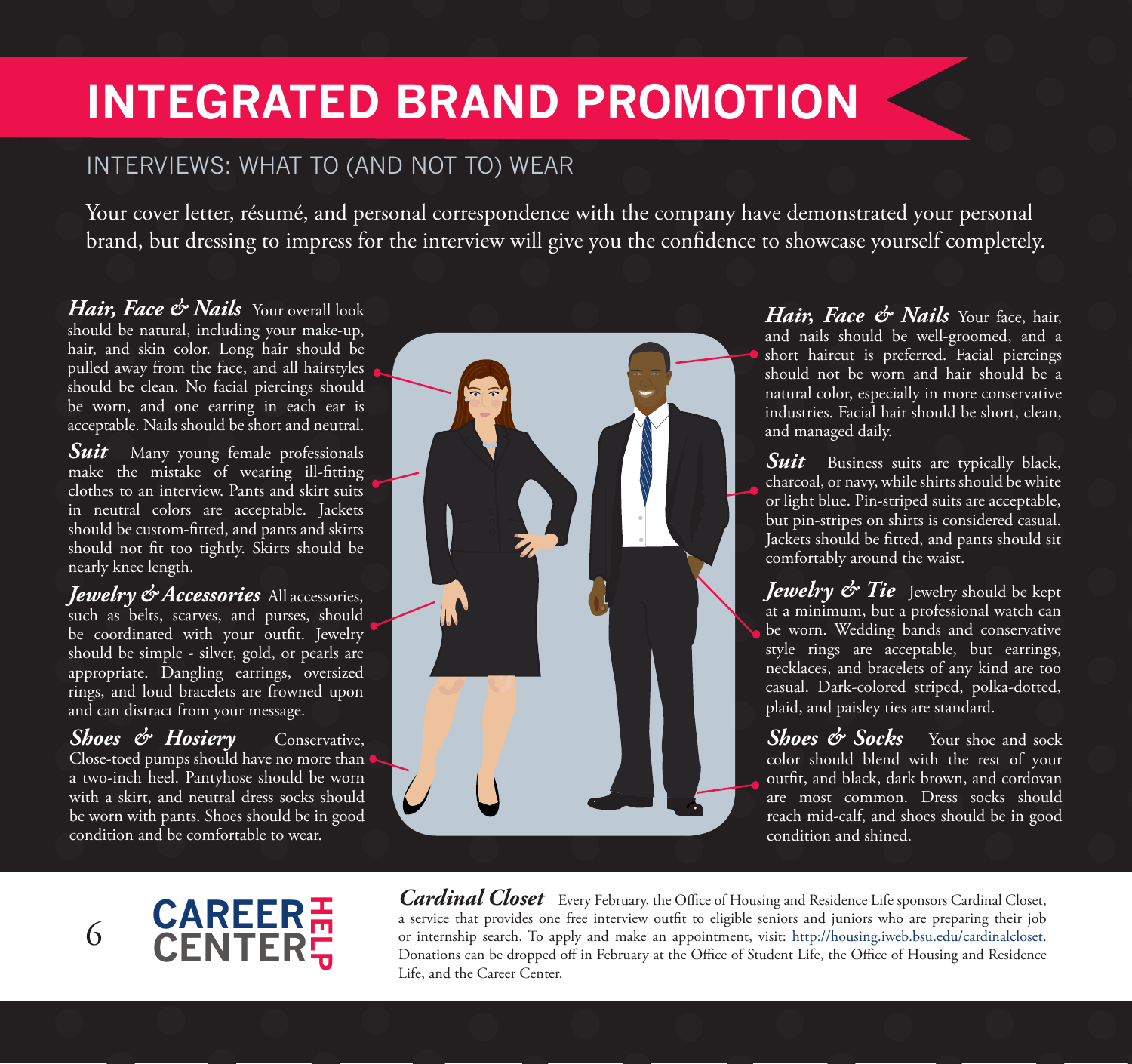# **INTEGRATED BRAND PROMOTION**

## INTERVIEWS: TO DO OR NOT TO DO?

Everyone gets nervous for their first interviews, but mastering a few tricks will ease the pressure. Your actions will speak as loud as your words, so make your brand shine by being natural and true to yourself.

| DO                                                                                                                                                                                                                                                                                                                                                                                                                                                                                                                                                                                                                                              | <b>DON'T</b>                                                                                                                                                                                                                                                                                                                                                                                                                                                                                                                                                                                                                           |
|-------------------------------------------------------------------------------------------------------------------------------------------------------------------------------------------------------------------------------------------------------------------------------------------------------------------------------------------------------------------------------------------------------------------------------------------------------------------------------------------------------------------------------------------------------------------------------------------------------------------------------------------------|----------------------------------------------------------------------------------------------------------------------------------------------------------------------------------------------------------------------------------------------------------------------------------------------------------------------------------------------------------------------------------------------------------------------------------------------------------------------------------------------------------------------------------------------------------------------------------------------------------------------------------------|
| • Ask how long the interview will take when you set up the<br>appointment. This will prevent you from rambling during<br>the interview.<br>. Research the hiring manager, job position, and company.<br>This will make you more comfortable and prepared.                                                                                                                                                                                                                                                                                                                                                                                       | • Forget to practice. Even if you know what you want to say,<br>rehearsing responses beforehand helps eliminate nervousness.<br>• Overlook your question list. Many interviewees don't ask<br>questions at the end of the interview. Make a list of three<br>questions you would like to ask the interviewer.                                                                                                                                                                                                                                                                                                                          |
| • Eat a healthy meal. A light meal will make you more alert<br>and awake during an interview, but won't make you nauseous<br>if you start feeling nervous. Limit caffeine intake to prevent<br>pre-interview jitters.<br>• Arrive on time. Ideally, you should arrive about ten minutes<br>before your appointment. If you think you might be late,<br>make sure to call your interviewer. Plan ahead if you think<br>you might run into traffic or bad weather.                                                                                                                                                                                | . Neglect your hygiene. Don't show up to an interview<br>without having brushed your teeth or hair, showered, or<br>dressed well, as your interviewer will not take you seriously.<br>Use discretion when wearing cologne or perfume.<br>• Leave behind the essentials. Always bring your driving<br>directions, pen and notebook, stain removier, tissues,<br>and extra copies of your résumé, references, portfolio and<br>business cards.                                                                                                                                                                                           |
| • Use the 50/50 Rule. The interviewer and yourself should<br>each talk for 50 percent of the interview to prevent rambling.<br>. Be natural. The interviewer wants to know if you fit well<br>with the current employees. Faking your personality and<br>skills will only live to haunt you down the road.<br>• Make eye contact. Good posture and eye contact go a long<br>way, showing that you are confident and at ease.<br>. Tell a good story. Most questions can be answered using<br>the three Cs: the circumstances, your conduct, and the<br>conclusion. Such stories demonstrate your ability to problem<br>solve and think quickly. | • Let nervousness shake you. It's okay to be nervous.<br>Acknowledge it to the interviewer, if needed, and move on.<br>. Focus on the past. Your interviewer wants to know how<br>your past only because he/she wants to see how you will use<br>the lessons learned to change your future performance.<br>. Talk badly about past jobs. Even if past jobs and bosses<br>were negative experiences, do not talk bad about them. The<br>interviewer will question what you would say about them if<br>you were hired.<br>• Make lengthy or short responses. On average, 20 seconds<br>to to two minutes is enough to answer adequately. |
| • Send thank you notes to everyone that you meet during<br>the interview, even the secretary. This may require getting<br>business cards or taking notes during the interview.                                                                                                                                                                                                                                                                                                                                                                                                                                                                  | • Forget to follow up. If you have not heard back from the<br>company within a few weeks of the interview, call your<br>interviewer to ask for an update. Establish the time to call at<br>the end of the interview.                                                                                                                                                                                                                                                                                                                                                                                                                   |

#### **BEFORE TH INTERVIE**

#### **DAY OF THE INTERVIEW**

#### **DURING TH INTERVIEW**

#### **AFTER THE INTERVIEW**

**CAREER** 7 *Practice Interviews & On-Campus Interviews* If you are getting ready to start your<br>
job or internship search, log into your Cardinal Career Link account to set up a practice interview with an<br> **CENTERE** advisor *Practice Interviews & On-Campus Interviews* If you are getting ready to start your job or internship search, log into your Cardinal Career Link account to set up a practice interview with an advisor at the Career Center. When you have your interview skills polished, keep your eyes open for on-campus interviews with employers on Cardinal Career Link.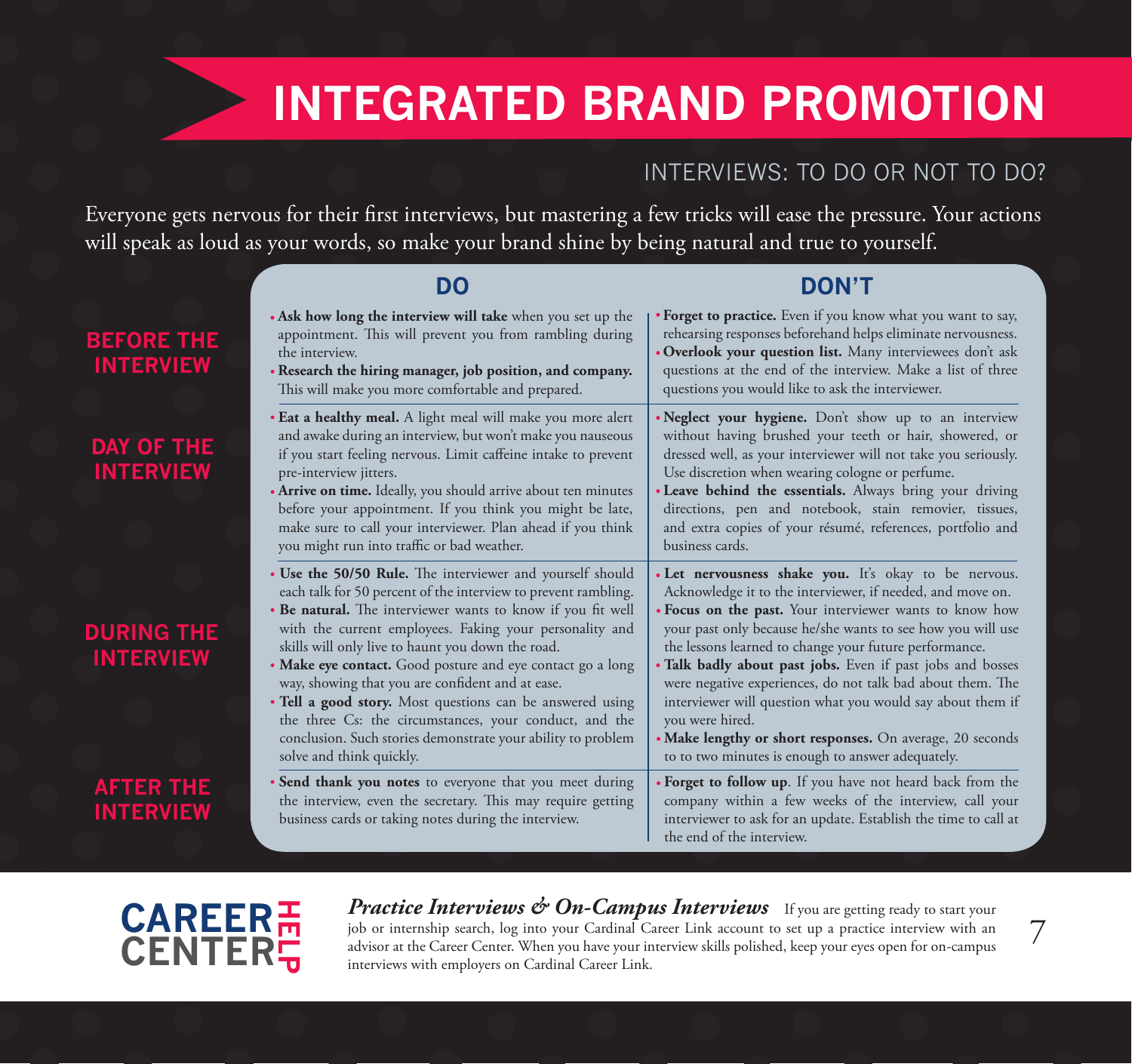## **MEDIA**

### HOW SOCIAL MEDIA CAN HELP YOU GET A JOB

**91%** That's how many employers look at social media pages like Facebook, Twitter, and LinkedIn when making hiring decisions. It is important to stay true to yourself and keep your pages work appropriate.<br>Also making hirin This shows employers that you are professional, unique, and have a personality that fits with their company.

**1 1** Twitter, and maybe even Foursquare, Instagram, and Pinterest -- **Make a LinkedIn account.** You probably have accounts on Facebook, but don't forget LinkedIn. LinkedIn is a professional social network that helps you to network with colleagues and classmates.

**2 2** middle school. To eliminate any potential unprofessionalism (and **Delete old accounts.** Most of us were not thinking about postcollege job hunting when we posted on our MySpace pages in embarrassment) delete any accounts you have not used recently.

**3 3** make your profiles private. New settings like the "Groups" feature **Change your account settings.** If you haven't already done this, on Facebook allow posts to be seen by only specific people. If you cannot figure out the set-up on your own, simply google settings for the social media site and easy directions should come up.

**4 A a Make yourself available.** No one will know that you are looking for a job if you do not say so. Join groups for job hunting or within a job if you do not say so. Join groups for job hunting or within your industry, build a following, and ask if anyone knows of any openings. As long as you do not spam, there is no shame in asking.

**5 Hyperlink your résumé.** Don't forget to add the URLs for your **Hyperlink your résumé.** Don't forget to add the URLs for your shows hiring managers that you have nothing to hide. It invites them to join your network, so even if you do not get that job, they might be able to refer you to someone else.

*Reppler* One easy way to make sure your posts are boosting, not hurting, your personal brand is through reppler.com. Link your social media pages to your reppler account, and receive notifications when content that could be seen as negative are posted.

*Google Alerts* Google Alerts allow you to receive updates when Internet content related to keywords is updated. By setting up an account with keywords related to job titles you are interested in, your will not have to scour every job board on the Internet.

## **DO DO NOT**

Share too much information. Whether it's a picture of you on spring break, excessive personal life details, or a post about you getting a job offer -- do not post it unless you would be comfortable having it on the front page of a major newspaper. This is one case when too much isn't necessarily a good thing.

**Use bad grammar and spelling.** Few people are perfect spellers, and for that reason autocorrect and spell check were created. You won't regret putting in extra effort to eliminate typos, excessive abbreviations, and bad grammar.

**Forget to watch your language.** It's important to be sensitive, politically correct, and free of profanity in order to maintain a professional appearance. Although sarcasm is common in our culture, it doesn't always come off right, so use with discretion.

**Neglect your accounts.** If you make an account, upkeep it. Even if you do not post frequently, you should make sure that tags from friends appropriately maintain your brand. You also should only add people who you consider positive associations.

**Limit yourself to existing connections.** Most young professionals fear reaching out to people they do not know well, but social media provide limitless connections. Begin by following people you want to follow you, start talking, and then make your job request. Don't keep all communication online; offer to meet connections in person as well.

*Pinterest* If you are breaking into a creative field, Pinterest can help your personal brand stand out. Make a professional Pinterest account with boards like "Interview Attire," "My résumé," "Industry Articles," "My Portfolio," and "People I Admire."

*Klout* Interaction goes a long way in social media. Social media monitoring tools like Klout tell measure the impact of your posts within your network. Other sites, such as Twitalyzer or BackType, exist with similar purposes exist and offer various features.

![](_page_9_Picture_19.jpeg)

**Social Media Critiques** Wondering how prospective employers are viewing your social media pages? Set up an appointment with a Career Center advisor to have a social media critique done on your Facebook, Twitter, and other social media pages. This will help you maintain a respectable personal brand not only in person, but also online.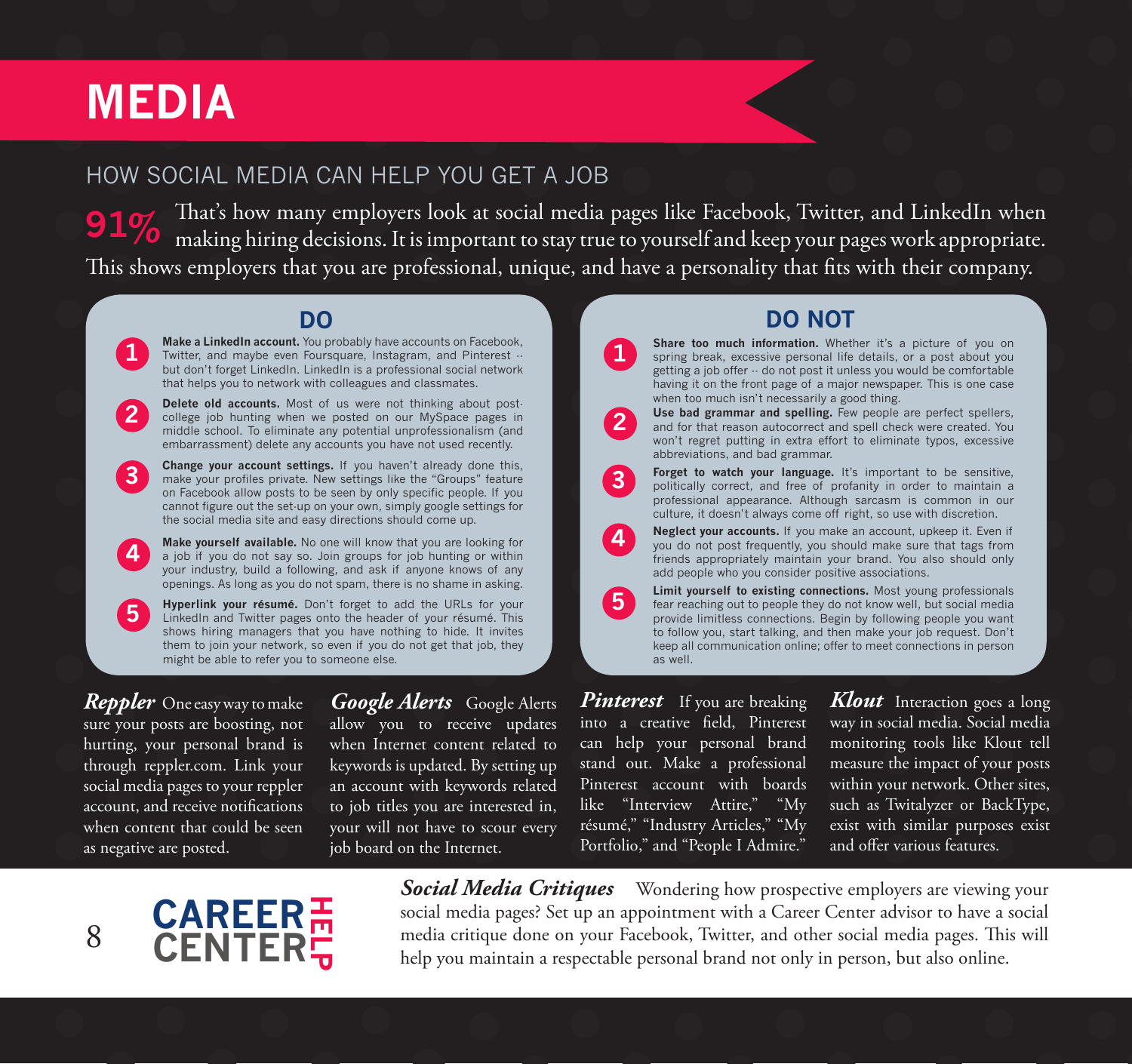# **MEDIA**

## YOUR ONGOING PERSONAL BRAND

Whether online or in person, it is important to keep your personal brand consistent and well-maintained. Your personal brand should expand as you become more professionally established, and below are some ways to help your brand grow.

![](_page_10_Picture_3.jpeg)

It is always a good idea to keep your business cards on you, just in case you meet someone to add to your network. Although networking is hard for many young professionals, it is the easiest way to find a job.

![](_page_10_Picture_6.jpeg)

Whether within your desired industry or not, part-time work will provide you with professional skills that can transfer into permanent positions. It demonstrates your energy, punctuality, and time management abilities.

![](_page_10_Picture_9.jpeg)

#### BUY YOUR NAME'S URL

By buying the URL for your name or profile name, you can keep your online brand consistent. This will allow your pages to be easily found, and is cheap to maintain on a monthly or annual basis.

![](_page_10_Picture_12.jpeg)

#### BE A LEADER

Prospective employers want to hire the "President" or "Director" of an organization, not just members. Choose quality over quantity. Leadership roles will help you in most job positions.

![](_page_10_Picture_15.jpeg)

By writing a blog about your industry, field of study, or interests, you show peeople that you are passionate about these topics. If your blog gets popular, your followers can help you land a job.

![](_page_10_Picture_18.jpeg)

![](_page_10_Picture_19.jpeg)

#### JOIN A CAREER RELATED ORGANIZATION

Career related organizations provide endless opportunities for education and networking. Regardless of your desired industry, there is some kind of professional organization specific to your interests.

![](_page_10_Picture_22.jpeg)

#### JOB SHADOW, INTERN, OR CO-OP

Jobshadows, internships, and co-ops are great for a few reasons: 1) they allow you to test a career field, 2) they establish connections for your network, and 3) they help you practice professional skills before you graduate.

![](_page_10_Picture_25.jpeg)

#### VOLUNTEER FOR A CAUSE

Many companies make it a point to raise awareness of the causes they care about, and you should do the same. By volunteering for a cause, your personal brand shows compassion and the desire to improve the community around you.

#### DEVELOP A PORTFOLIO

No matter whether you are studying an art, a science, or something in between, showcasing your work demonstrates your professional prowess and abilities. While some traditional industries still prefer hard copy portfolios, electronic or online portfolios often appeal to more modernized industries.

#### WRITE A BLOG BECOME AN EXPERT

It becomes easier to network with people outside of your industry if you are well-educated in other fields of study. On top of making small talk comfortable, it allows you to understand diverse perspectives and connect with people on a deeper level.

![](_page_10_Picture_32.jpeg)

**CAREER** Fair each spring semester with nearly 100 employers. Bring your résumés and portfolios to share with prospective employers, and keep your eyes open in the Daily News before the event for a listing of the employers Job Fairs The Career Center offers a Fall Job Fair each fall semester and a Cardinal Job Fair each spring semester with nearly 100 employers. Bring your résumés and portfolios to share with prospective employers, and keep your eyes open in the Daily News before the event for a listing of the employers that will be there.